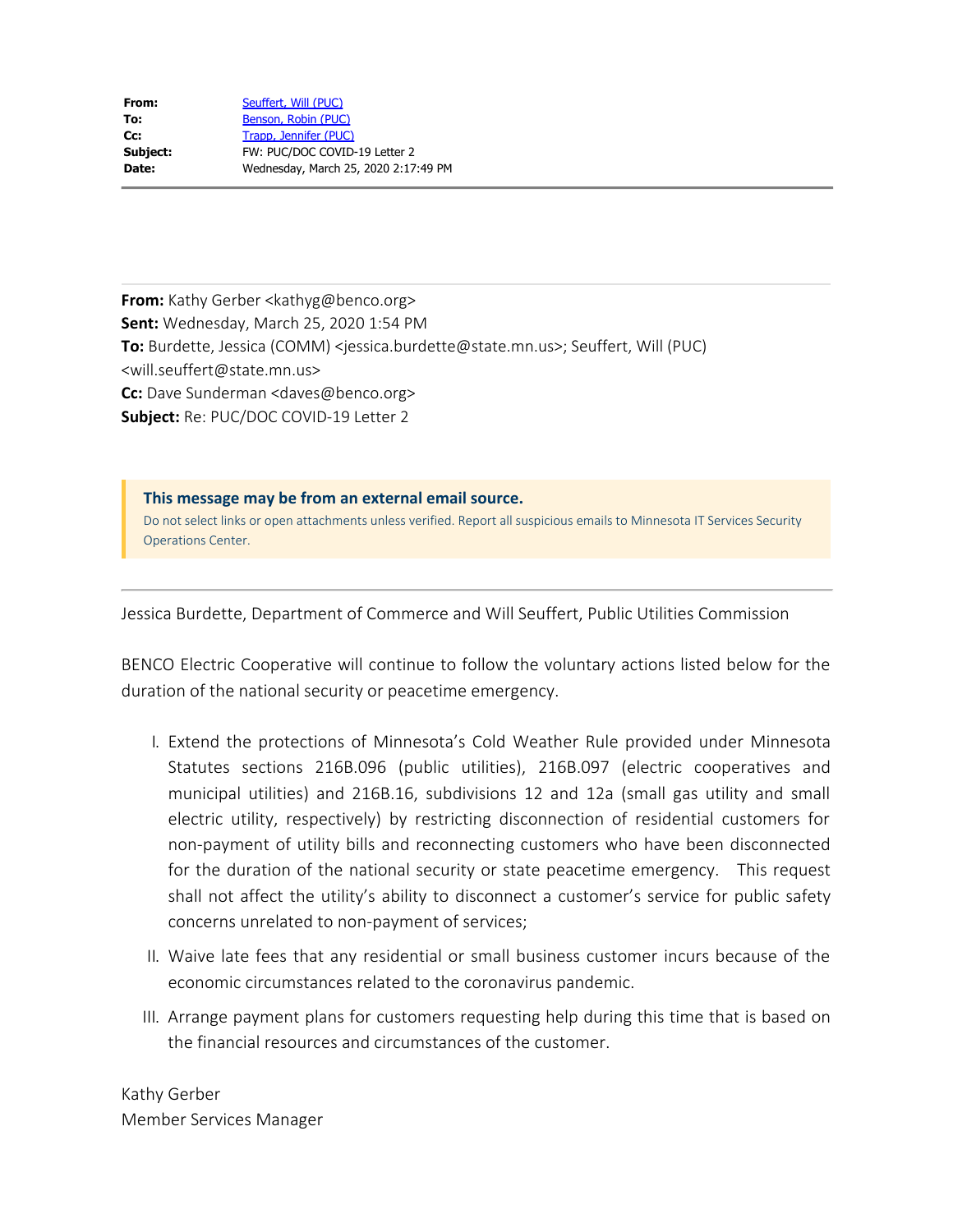BENCO Electric Cooperative

Begin forwarded message:

**From:** Abby Dahms [<abbyd@benco.org](mailto:abbyd@benco.org)> **Date:** March 25, 2020 at 12:46:17 PM CDT **To:** Kathy Gerber <[kathyg@benco.org](mailto:kathyg@benco.org)> Cc: Dave Sunderman [<daves@benco.org](mailto:daves@benco.org)> **Subject: FW: PUC/DOC COVID-19 Letter 2**

Hi Kathy,

This email was sent to Sandy. I am not sure if a response is required but thought I'd send it onto you in case it was.

Thanks,

Abby

Abby Dahms, CPA Manager of Finance BENCO Electric 507-387-7963

From: Swoboda, Mary (PUC) <[mary.swoboda@state.mn.us>](mailto:mary.swoboda@state.mn.us) **Sent:** Wednesday, March 25, 2020 12:43 PM **To:** Sandy Sowieja [<sandys@benco.org](mailto:sandys@benco.org)> **Subject:** PUC/DOC COVID-19 Letter 2

March 25, 2020

- To: Minnesota Electric and Gas Utilities
- Re: Responsive Measures to the Outbreak of COVID-19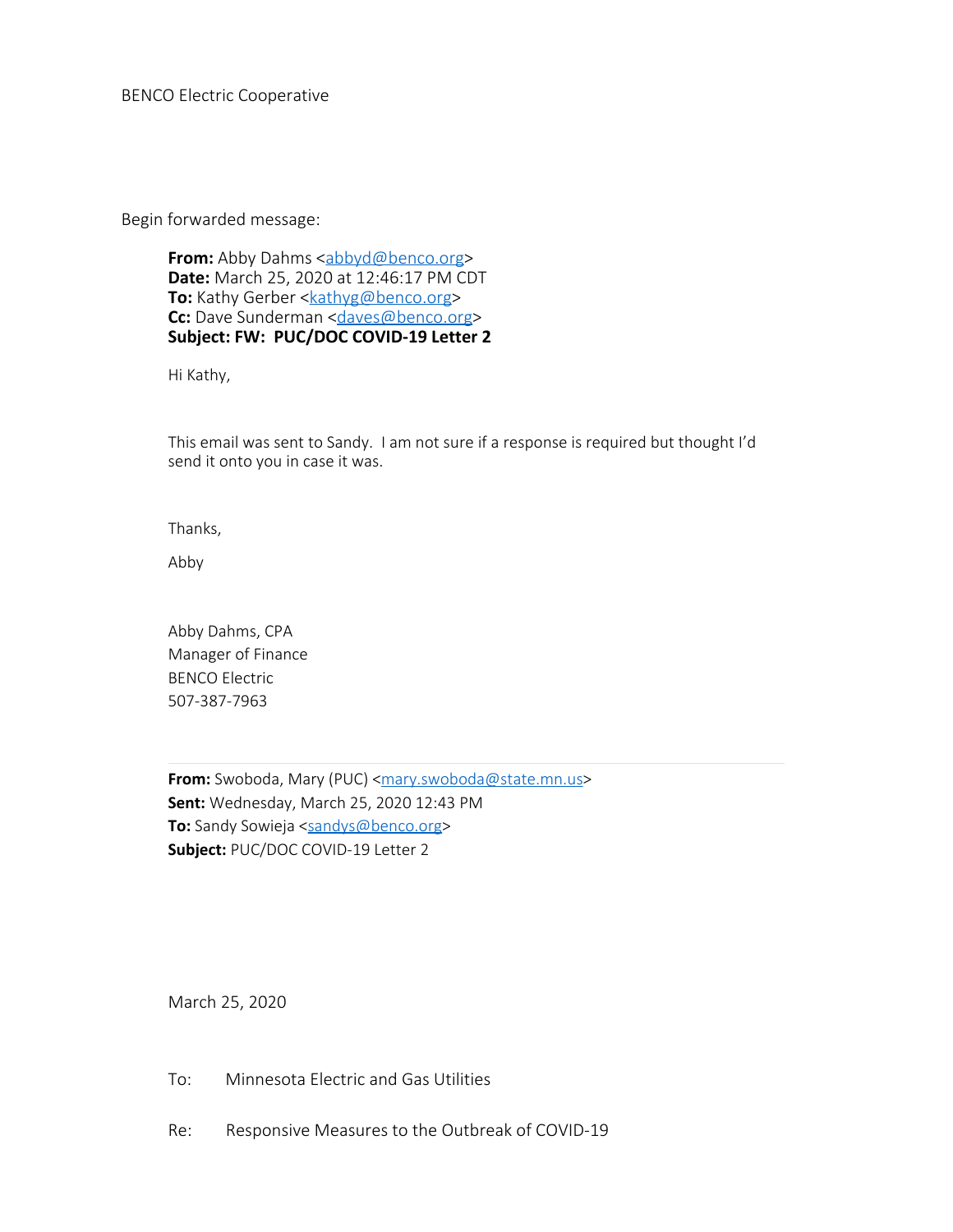On March 13, 2020, Governor Walz issued Emergency Executive Order 20-01, declaring a peacetime emergency to protect Minnesotans from the novel coronavirus disease 2019 (COVID-19) outbreak in the United States that has spread to the State of Minnesota.

Your response to help Minnesotans through these unprecedented times is greatly appreciated. Many utility providers are already taking steps to expand and extend cold weather rule protections, suspend customer shut-offs, reconnect customers, arrange payment plans, and otherwise help their customers in these difficult circumstances. Thank you for these proactive and very important measures.

The services you provide are critical to the health and well-being of Minnesotans. During this time of uncertainty, Minnesotans are seeking the assurance that the measures you have taken thus far will extend throughout the peacetime emergency. The Department of Commerce and Public Utilities Commission are requesting your commitment that Minnesotans will not have to worry about their utility service during this time. Therefore, we request all utility providers to commit to work with affected customers and communities by undertaking -- at minimum – the following voluntary actions for the duration of the national security or peacetime emergency:

- IV. Extend the protections of Minnesota's Cold Weather Rule provided under Minnesota Statutes sections 216B.096 (public utilities), 216B.097 (electric cooperatives and municipal utilities) and 216B.16, subdivisions 12 and 12a (small gas utility and small electric utility, respectively) by restricting disconnection of residential customers for non-payment of utility bills and reconnecting customers who have been disconnected for the duration of the national security or state peacetime emergency. This request shall not affect the utility's ability to disconnect a customer's service for public safety concerns unrelated to non-payment of services;
- V. Waive late fees that any residential or small business customer incurs because of the economic circumstances related to the coronavirus pandemic.
- VI. Arrange payment plans for customers requesting help during this time that is based on the financial resources and circumstances of the customer.